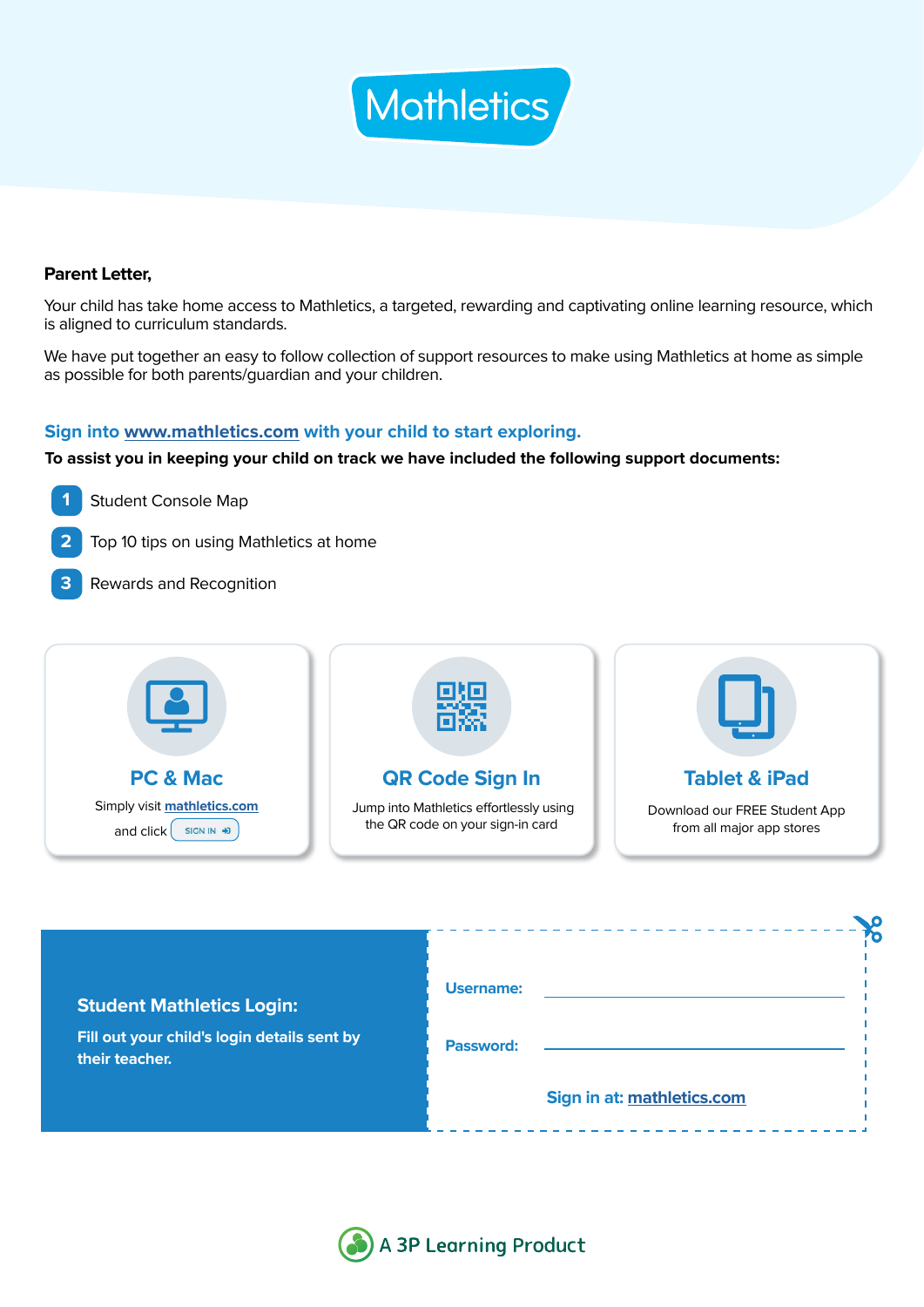Students eam points as they complete Students earn points as they complete Students can use the search function Students can use the search function to quickly find curriculum activities or activities which opens the door to an to quickly find curriculum activities or An engaging student reward system. activities which opens the door to an An engaging student reward system. **Play** offers a range of engaging mathematical<br>games including Live Mathletics, Multiverse and<br>Rainforest Maths and more. games including Live Mathletics, Multiverse and **Play** offers a range of engaging mathematical interactive open-world game. interactive open-world game.**Game-Based Learning Game-Based Learning** Rainforest Maths and more. **Meritopia Search** content. content. My progress shows the total number of activities<br>completed, with the results dearly displayed, My progress shows the total number of activities completed, with the results clearly displayed, to allow students to identify strengths and to allow students to identify strengths and weaknesses in their own learning. weaknesses in their own learning. Self-Directed Learning **Self-Directed Learning** MERITOPIA activities voluntarily. They will also find Times Tables activities voluntarily. They will also find Times Tables assigned activities which are aligned to their region assigned activities which are aligned to their region Explore gives students access to an array of auto-**Explore** gives students access to an array of autoand year group. Students can complete these and year group. Students can complete these Tunes and Magic Mentors videos here. Tunes and Magic Mentors videos here. and claiming their place on the Mathletics Hall of Fame! tasks here and claiming their place on the Mathletics Hall of Fame! questions, as they work towards earning certificates questions, as they work towards earning certificates Daily and weekly point indicators let students know Daily and weekly point indicators let students know answering curriculum activities and Live Mathletics answering curriculum activities and Live Mathletics how many points they have earned for correctly how many points they have earned for correctly **Explore Celebrate Learning! Celebrate Learning!** under this tile. They could be curriculum activities under this tile. They could be curriculum activities (UPF and Courses), Problem-Solving activities or (UPF and Courses), Problem-Solving activities or Students will find all teacher-assigned activities Students will find all teacher-assigned activities additional study, yellow signals indicate additional study, yellow signals indicate through each topic. Red signals require through each topic. Red signals require developing and green shows evidence developing and green shows evidence The **student interface** is customisable, avatars and modify their backgrounds. The student interface is customisable, avatars and modify their backgrounds. students to easily track their progress students to easily track their progress allowing students to create their own allowing students to create their own that the student's understanding is that the student's understanding is The traffic light system allows The **traffic light system** allows **Personalised Learning**  Personalised Learning Student 'To-Do' List **Student 'To-Do' List Environment View Results Environment View Results** Assessments. Assessments. of mastery. of mastery.

**Primary Console Map**

Mothletics Primary Console Map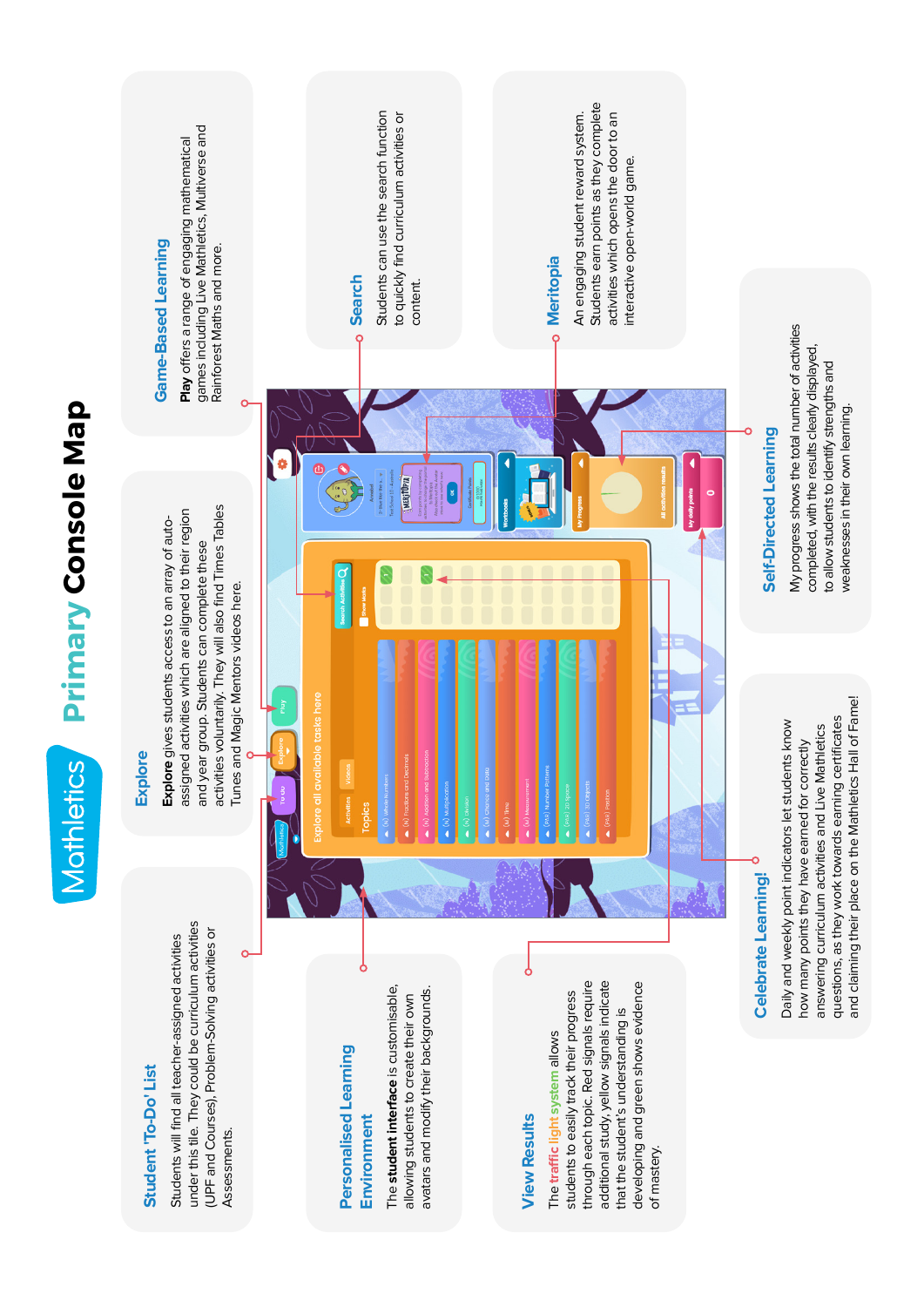# **Top 10 Tips for using Mathletics to support your child's learning at home.**



**colore** 



Hall of Fame – On the righthand side, under your child's avatar you can click into the Hall of Fame.



50-84%. Activities in red, they will need some extra help with.